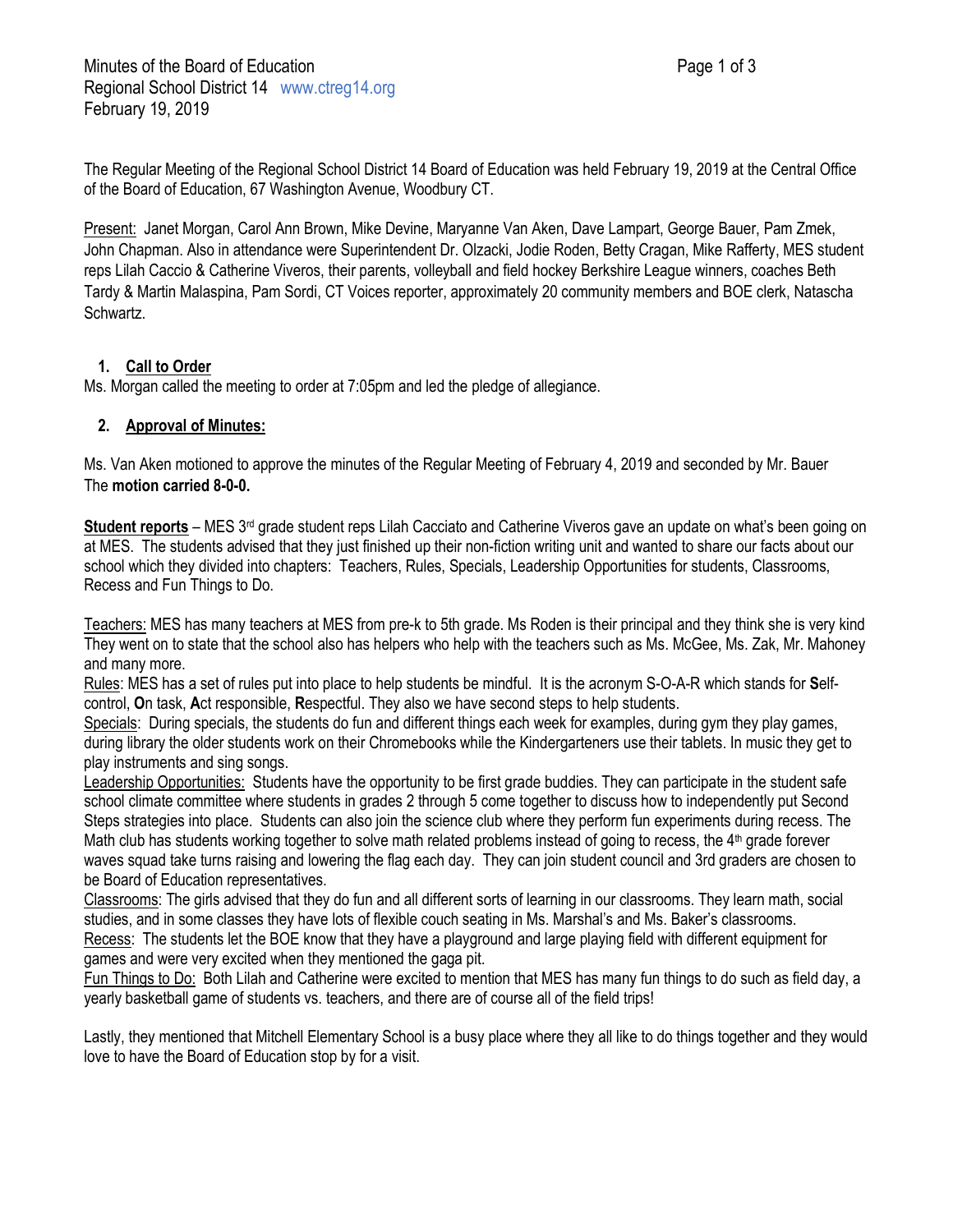### **Superintendent report:**

Dr. Olzacki asked Principal Roden to present Region 14's finest award to Betty Cragan. Ms. Roden advised Betty Cragan is the Instructional Leader for Science at Mitchell Elementary School. She has taken MES's science curriculum and NGSS by storm. Not a minute goes by that Betty is not doing something "sciency" with MES staff or students. Betty has led professional learning to build the capacity of our teachers, she created a Science Club for students to attend (during their recess!) and brought a whole new level of enthusiasm to our Science Fair this year with a marketing video of science around the building. What is most important to know about Betty is that everything she does is with a smile! She loves helping our eagle soar in Science and that they consider themselves most fortunate to have her on their team.

Dr. Olzacki asked the girls varsity field hockey coach, Beth Tarby, and girls Volleyball coach, Martin Malaspina, to say a few words about the Berkshire League champions. Ms. Tarby thanked the BOE for having the girls attend, to be noticed for their hard work and stated how proud she is of the teams. Ms. Morgan thanked the girls on behalf of the entire BOE for coming and how impressed they are of the region's sports teams. Field Hockey Berkshire league winners: Ava Cawley, Shelby Plotkin, Alyssa Renihan, Jillian Roden, Lindsey Ross, Eva Brown, Stephanie Davino, Elena Eschmann, Savannah Fish, Hannah LoPresti, Rebecca Reimold, Isabella Calvano, Victoria Canonico, Stephanie DiSarro, Zuzu Gacso, Adrianna Gottmeier, Madison Grieger, Loyola Taylor, Sierra Wilson, Julia Altueru, Erin Classey, Anna Culkin, Alyssa DeMarest, Samantha Faull, Jade Fortin, Meryl Hartmann, Maria Longo, Lauren Parker, Madeline Roden, Hannah Wisniewski. Volleyball Berkshire league winners: Megan Andrew, Allison Codianna, Hannah Dreska, Phoebe Hale, Sarah Maclean, Amanda Probst, Marissa Puglia, Elizabeth Savio, Sindy Gorka, Olivia Hendershot, Annabelle Montero, Victoria O'Bar, Samantha Ponte, Abigail Scheurich, Emily Wisniewski, Elyza Bruce, Victoria Maclean, Gianna Piscitelli, Lindsey Reelick, Courtney Rowland, Annalise Rupe, Amanda Taddeo, Samantha Thompson, Emma Alexander, Keira Buckley, Sabrina DeSorbo, Alaina Edmonds, Brianna Hynds, Madeline Marks, Sarah Ruiz, Allison Southard, Hope Stanton.

#### **Committee reports**

Community Relations – Ms. Zmek advised the BOE that the committee met on February 11, 2019 and had guest Mark Harutunian from Simsbury come to present to the committee how he could help Region 14 rebrand NEATV by working with High and Middle school students to make it more appealing for the community to watch. The committee also discussed taking advantage of the new equipment at the high school and extending the invitation to all schools and by coaching students. Mr. Harutunian met with WMS Principal Nemec and NHS Assistant Principal Pam Sordi and are getting the ball rolling. The committee also discussed holding the next community forum in mid to end of October and talked about what the question should be and possible venues. She advised that they are in the very early stages of planning and that the next meeting will be held March 5, 2019.

Policy – Mr. Chapman advised that the policy committee met just before the Board of Education meeting and that they started going through policies and will be meeting next month to continue discussions and bringing some of those policies discussed to the BOE for a 1st read.

**Board chair comments** - none

**Public comment** – none

**Old business** – none